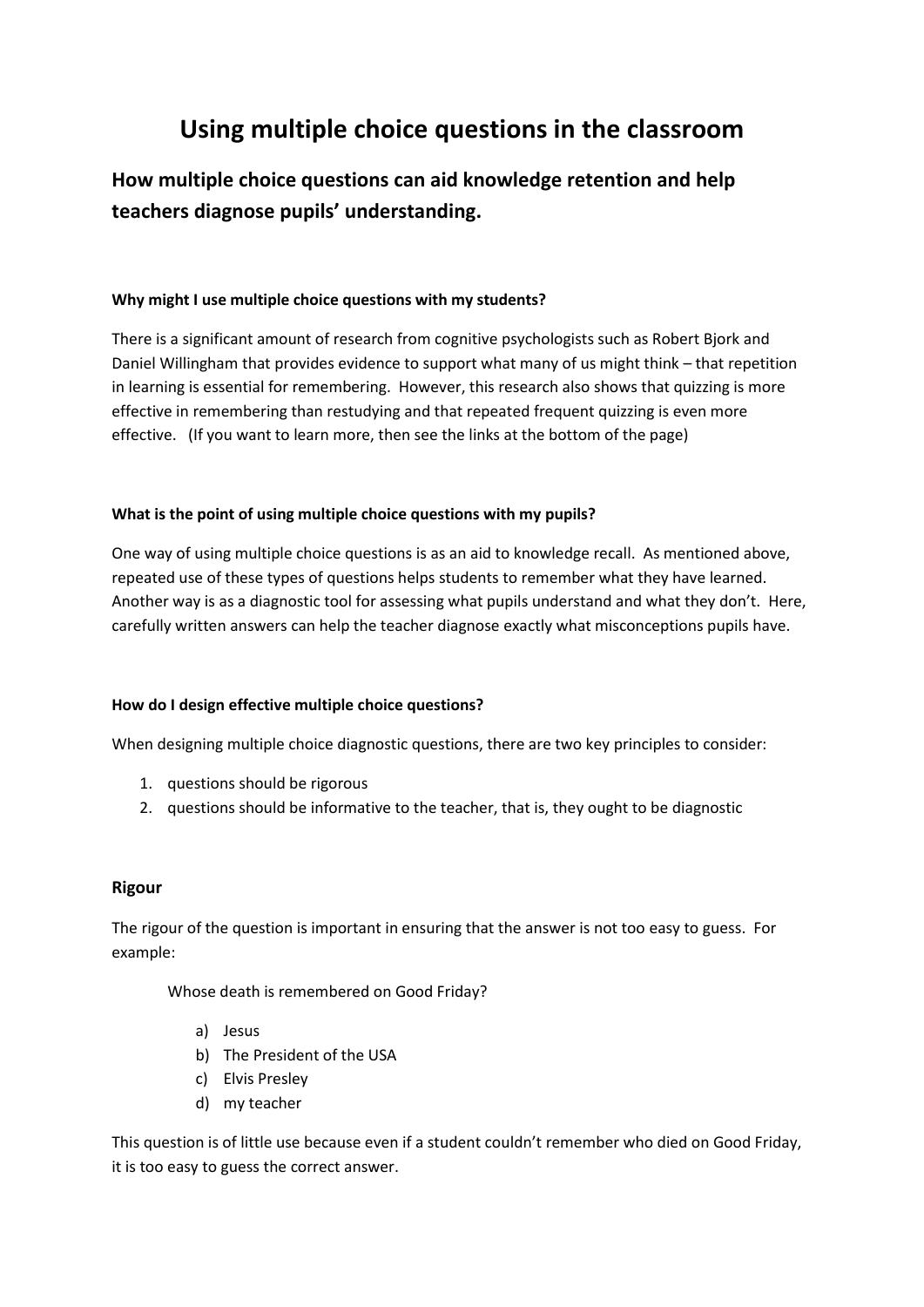A more rigorous question would be:

Whose death is remembered on Good Friday?

- a) Jesus
- b) Lazarus
- c) Judas
- d) Pontius Pilate

Rigour in such questions can be increased in the following ways:

## **proximity and plausibility of the answers**

o having answers that are either close to the correct answer or are plausible answers means it is much more difficult to guess the answer

### **a wider range of answers**

o three answers gives a 33% chance of guessing right, but five answers means a 20% chance of guessing correctly.

### **having more than one right answer**

- $\circ$  this might mean having two correct answers, meaning students can't always rely on picking the first right answer they see
- o having a set of correct answers where one is a better, more accurate answer than the others requires students to use judgement skills to arrive at the most appropriate answer
- **using negative questions or reversing the question**
	- o use a negative question (Which of these is NOT the right answer?) encourages students to read carefully
	- $\circ$  a question could be set that seeks definitions of a key word could be reversed to give different key words for a definition

## **Diagnostic**

The second key principle is that questions should inform the teacher of the level of understanding students possess by helping them diagnose any misconceptions held by students.

This diagnostic element can be introduced into questions by regarding the following:

- **incorrect options should be plausible, but unambiguously wrong**
	- $\circ$  Implausible options reduce rigour, as seen above, while ambiguous answers cause confusion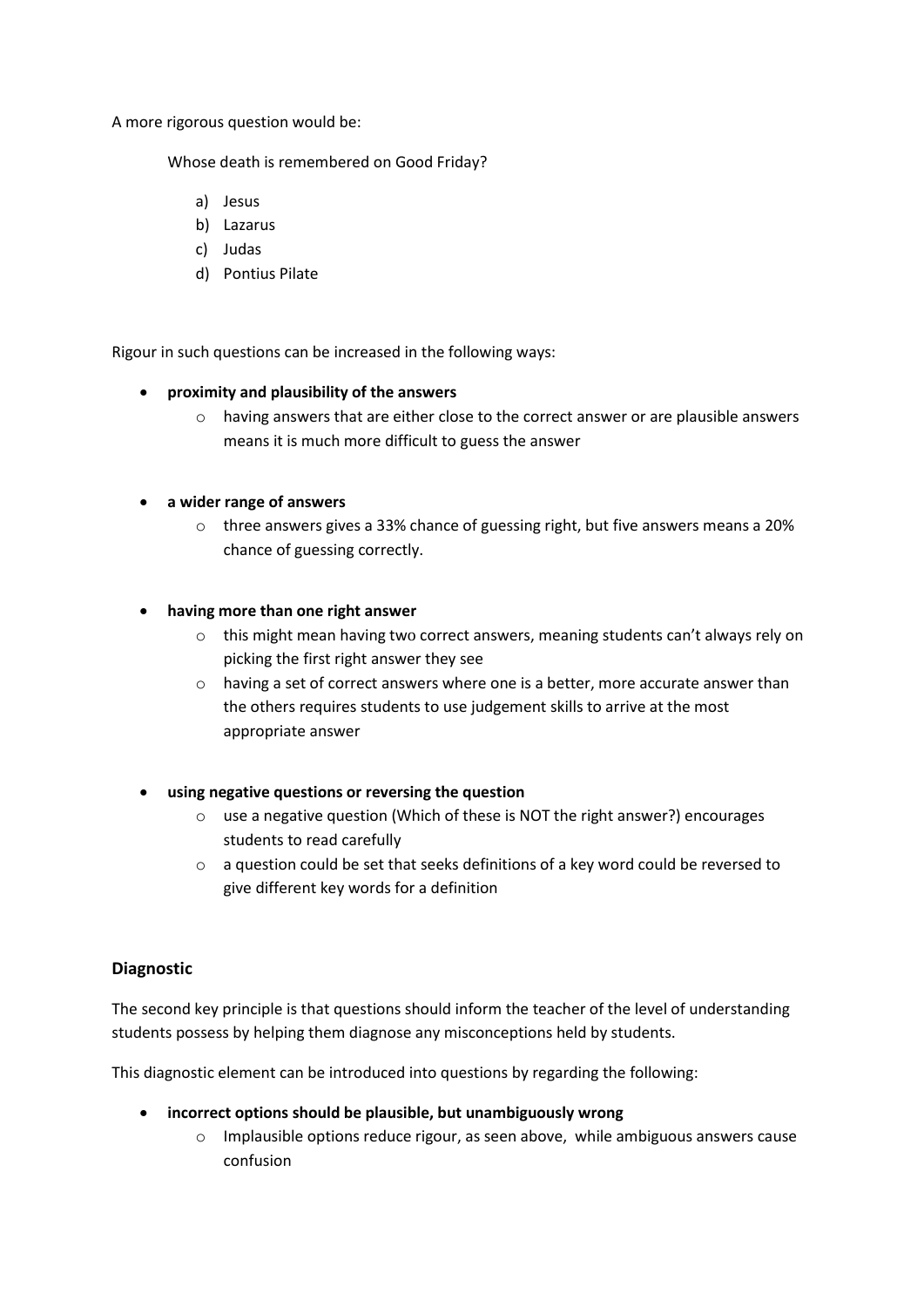- o providing plausible incorrect answers helps the teacher identify misconceptions students may have
- o looking back at open-questions will help identify the frequent misconceptions students hold and these can then be included in your incorrect answers
- **it should be impossible for a students to get the right answer while still holding misconceptions**
	- o students should only be able to get the right answer if they have understood what they have been taught
- **they can be answered in no more than 30 seconds.**
	- $\circ$  they should be short because any form of multi-step question makes it more difficult to diagnose where the misconception is
- **Stretch questions can be created with comparisons or connections between topics.**
	- o Opening out questions to include a synoptic element can be used to extend this beyond a single topic e.g. Which of the following is common to both Christianity and Islam?

## **Examples**

Below are some examples of multiple choice questions that are both rigorous and diagnostic. An explanation of each has been added to explain how the question meets the two key criteria.

- Q. Which of these statements best describes the conclusion of the Design Argument?
	- a) The watch is complex so the world must be complex
	- b) The watch has a watchmaker, so the world must have a worldmaker.
	- c) The watch was made but the world was not made
	- d) Both the watch and the world were made by chance
	- e) The watch and the world were made by God

Each of these statements include something about the watch and the world - students who have a vague knowledge often know that these are involved, but don't know the specific details so this will quickly assess deeper knowledge. The wording also means that students cannot quickly skim read for the key terms. They have to actually read each statement in order to choose and so it is genuinely RE assessment as opposed to a test of literacy.

Diagnostically, the student who picks E has clearly misunderstood the Design Argument and will need to go over this again. Students who choose C and D will also need to revise the topic, whereas the student who picks A probably understands the Design Argument and simply needs to think about the wording of their answer.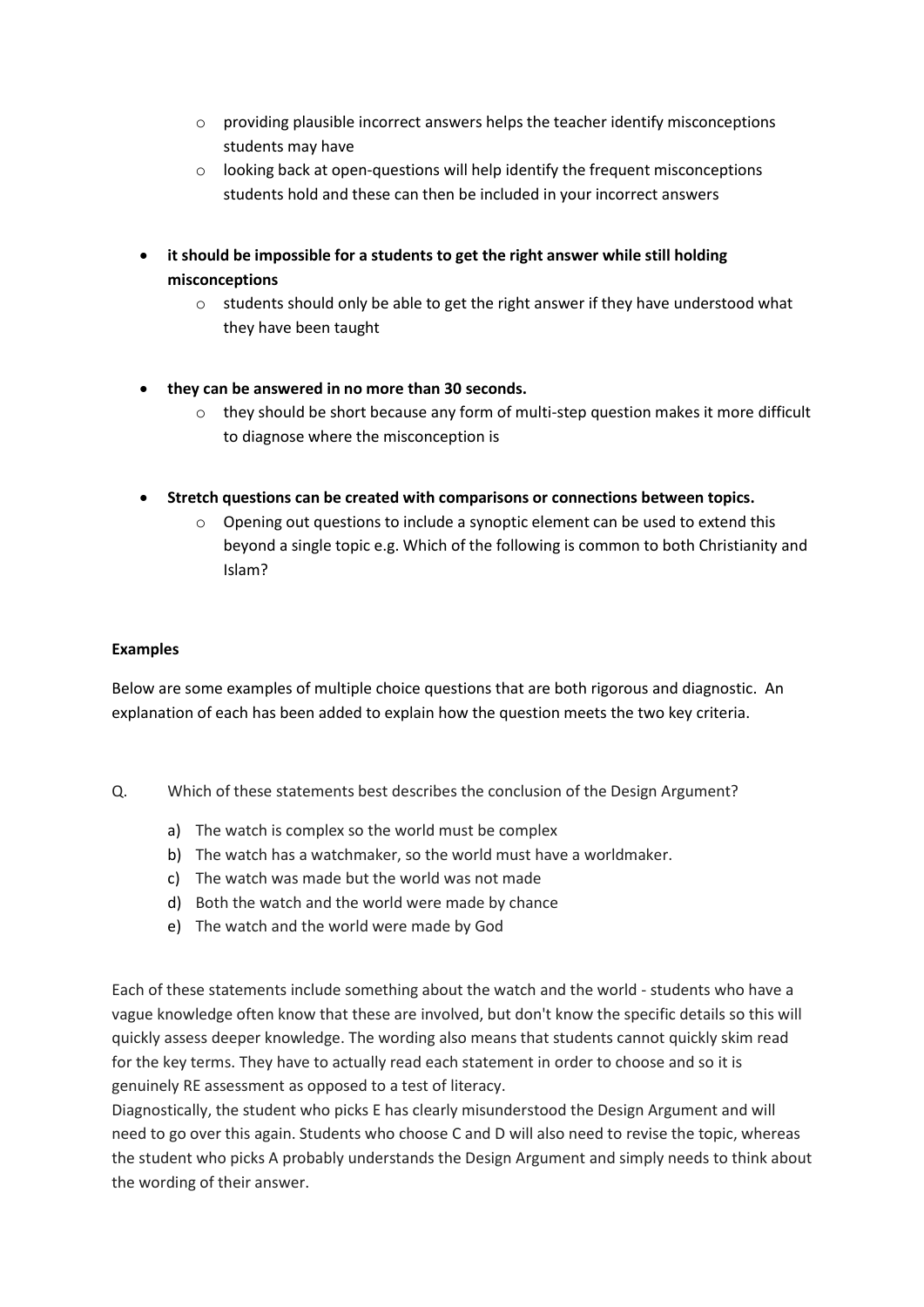- Q. Christians believe in the idea of atonement. What does this mean?
	- a) That Jesus was 'at one' with God.
	- b) That Jesus' death and resurrection mean that God let us off our sins by taking away our punishment.
	- c) That Jesus paid the price for human sin so that God and humans could be reconciled.
	- d) That because we are forgiven by God, it does not matter to God how we behave now.
	- e) All of the above.

Statement A involves misunderstanding of 'at-one-ment', though it sounds plausible both because of the proximity to the word atonement and the doctrine of the Trinity, with Jesus and God as one and the same. Answer B would be selected by a student who forgets that punishment for sin is still required by God, that "the wages of sin is death". Answer C is the correct answer, while Answer D deals with a misunderstanding similar to answer B, that there are now no consequences for our actions, while E would be selected by a students who thought that all of the above statements were essentially saying the same thing.

#### **Further details:**

This guidance is based on three websites: Daisy Christodoulou's blog, [The Wing to Heaven,](https://thewingtoheaven.wordpress.com/2013/10/06/closed-questions-and-higher-order-thinking/) Joe Kirkby's blog [Pragmatic Reform](https://pragmaticreform.wordpress.com/2014/04/12/mcqdesign/) and Craig Barton's site [Diagnostic Questions.](https://www.diagnosticquestions.com/Learn#about)

Each of these websites give practical and easy to understand explanations of how multiple choice questions can be effective in the classroom.

For more in-depth reading, try these: (click on the picture to follow the link to Amazon)



Make it Stick: The Science of Successful Learning

An easy to read explanation of how memory plays a crucial role in learning.



Why don't students like school?

Another straight forward and well written account of the how the research of cognitive science can be applied to the classroom.

And for even more depth: